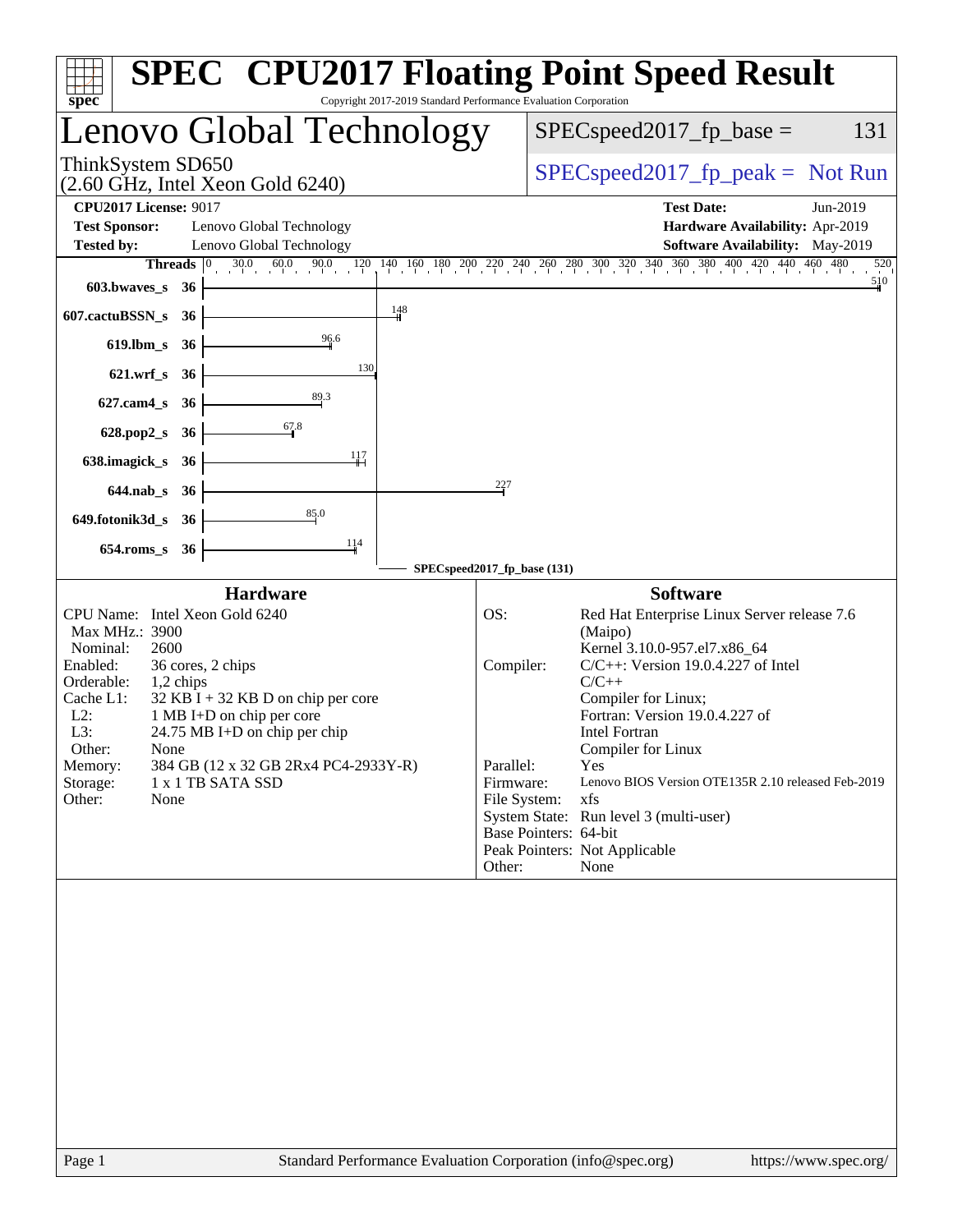

#### **[SPEC CPU2017 Floating Point Speed Result](http://www.spec.org/auto/cpu2017/Docs/result-fields.html#SPECCPU2017FloatingPointSpeedResult)** Copyright 2017-2019 Standard Performance Evaluation Corporation

## Lenovo Global Technology

 $SPEC speed2017_f p\_base = 131$ 

(2.60 GHz, Intel Xeon Gold 6240)

ThinkSystem SD650  $SPEC speed2017$  [p\_peak = Not Run

**[Test Sponsor:](http://www.spec.org/auto/cpu2017/Docs/result-fields.html#TestSponsor)** Lenovo Global Technology **[Hardware Availability:](http://www.spec.org/auto/cpu2017/Docs/result-fields.html#HardwareAvailability)** Apr-2019 **[Tested by:](http://www.spec.org/auto/cpu2017/Docs/result-fields.html#Testedby)** Lenovo Global Technology **[Software Availability:](http://www.spec.org/auto/cpu2017/Docs/result-fields.html#SoftwareAvailability)** May-2019

**[CPU2017 License:](http://www.spec.org/auto/cpu2017/Docs/result-fields.html#CPU2017License)** 9017 **[Test Date:](http://www.spec.org/auto/cpu2017/Docs/result-fields.html#TestDate)** Jun-2019

### **[Results Table](http://www.spec.org/auto/cpu2017/Docs/result-fields.html#ResultsTable)**

|                                   | <b>Base</b>    |                |                |                |       | <b>Peak</b>    |            |                |                |              |                |              |                |              |
|-----------------------------------|----------------|----------------|----------------|----------------|-------|----------------|------------|----------------|----------------|--------------|----------------|--------------|----------------|--------------|
| <b>Benchmark</b>                  | <b>Threads</b> | <b>Seconds</b> | Ratio          | <b>Seconds</b> | Ratio | <b>Seconds</b> | Ratio      | <b>Threads</b> | <b>Seconds</b> | <b>Ratio</b> | <b>Seconds</b> | <b>Ratio</b> | <b>Seconds</b> | <b>Ratio</b> |
| 603.bwayes s                      | 36             | 116            | 510            | 116            | 509   | 116            | 510        |                |                |              |                |              |                |              |
| 607.cactuBSSN s                   | 36             | 112            | 148            | 114            | 146   | 113            | 148        |                |                |              |                |              |                |              |
| $619.$ lbm s                      | 36             | 54.9           | 95.4           | 54.2           | 96.7  | 54.2           | 96.6       |                |                |              |                |              |                |              |
| $621.wrf$ s                       | 36             | 102            | 130            | 102            | 130   | 102            | 130        |                |                |              |                |              |                |              |
| $627$ .cam4 s                     | 36             | 99.3           | 89.3           | 99.1           | 89.4  | 99.5           | 89.1       |                |                |              |                |              |                |              |
| $628.pop2_s$                      | 36             | 175            | 67.8           | 175            | 68.0  | 177            | 67.1       |                |                |              |                |              |                |              |
| 638.imagick_s                     | 36             | 123            | 117            | 118            | 122   | 125            | 116        |                |                |              |                |              |                |              |
| $644$ .nab s                      | 36             | 77.1           | 227            | 77.1           | 227   | 77.2           | 226        |                |                |              |                |              |                |              |
| 649.fotonik3d s                   | 36             | 107            | 85.2           | <u>107</u>     | 85.0  | 107            | 85.0       |                |                |              |                |              |                |              |
| $654$ .roms s                     | 36             | 138            | 114            | 137            | 115   | 138            | <u>114</u> |                |                |              |                |              |                |              |
| $SPEC speed2017$ fp base =<br>131 |                |                |                |                |       |                |            |                |                |              |                |              |                |              |
| SPECspeed 2017 fp peak $=$        |                |                | <b>Not Run</b> |                |       |                |            |                |                |              |                |              |                |              |

Results appear in the [order in which they were run.](http://www.spec.org/auto/cpu2017/Docs/result-fields.html#RunOrder) Bold underlined text [indicates a median measurement](http://www.spec.org/auto/cpu2017/Docs/result-fields.html#Median).

#### **[Operating System Notes](http://www.spec.org/auto/cpu2017/Docs/result-fields.html#OperatingSystemNotes)**

Stack size set to unlimited using "ulimit -s unlimited"

#### **[General Notes](http://www.spec.org/auto/cpu2017/Docs/result-fields.html#GeneralNotes)**

Environment variables set by runcpu before the start of the run: KMP\_AFFINITY = "granularity=fine,compact" LD\_LIBRARY\_PATH = "/home/cpu2017-1.0.5-ic19.0u4/lib/intel64" OMP\_STACKSIZE = "192M"

 Binaries compiled on a system with 1x Intel Core i9-799X CPU + 32GB RAM memory using Redhat Enterprise Linux 7.5 Transparent Huge Pages enabled by default Prior to runcpu invocation Filesystem page cache synced and cleared with: sync; echo 3> /proc/sys/vm/drop\_caches NA: The test sponsor attests, as of date of publication, that CVE-2017-5754 (Meltdown) is mitigated in the system as tested and documented. Yes: The test sponsor attests, as of date of publication, that CVE-2017-5753 (Spectre variant 1) is mitigated in the system as tested and documented. Yes: The test sponsor attests, as of date of publication, that CVE-2017-5715 (Spectre variant 2) is mitigated in the system as tested and documented. Yes: The test sponsor attests, as of date of publication, that CVE-2018-3640 (Spectre variant 3a) is mitigated in the system as tested and documented. Yes: The test sponsor attests, as of date of publication, that CVE-2018-3639 (Spectre variant 4) is mitigated in the system as tested and documented.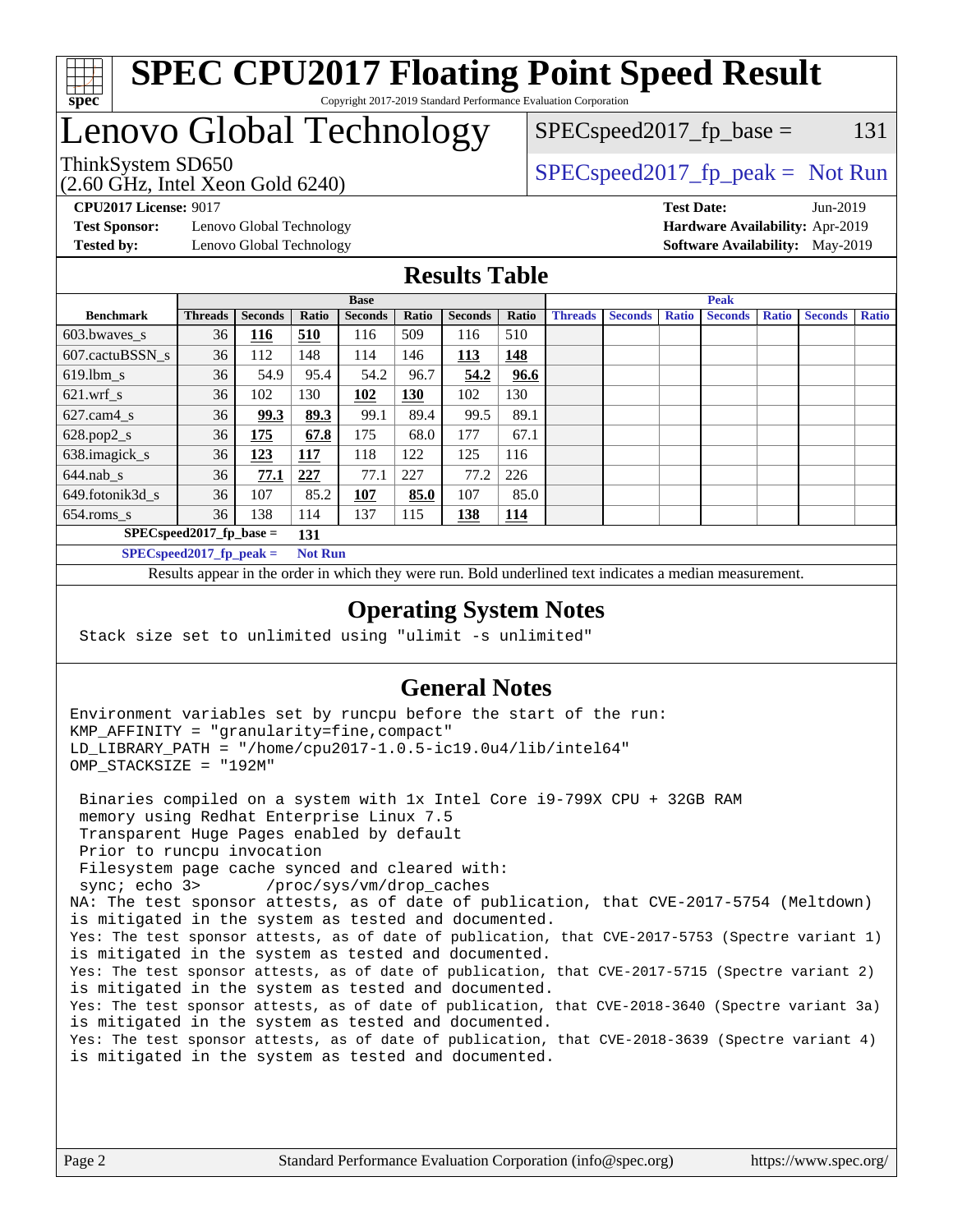|                                                                                                                       | Lenovo Global Technology | $SPEC speed2017_fp\_base =$                                                                                                          | 131        |
|-----------------------------------------------------------------------------------------------------------------------|--------------------------|--------------------------------------------------------------------------------------------------------------------------------------|------------|
| ThinkSystem SD650                                                                                                     |                          | $SPEC speed2017_fp\_peak = Not Run$                                                                                                  |            |
| $(2.60$ GHz, Intel Xeon Gold $6240)$                                                                                  |                          |                                                                                                                                      |            |
| <b>CPU2017 License: 9017</b><br><b>Test Sponsor:</b><br>Lenovo Global Technology                                      |                          | <b>Test Date:</b><br>Hardware Availability: Apr-2019                                                                                 | $Jun-2019$ |
| <b>Tested by:</b><br>Lenovo Global Technology                                                                         |                          | <b>Software Availability:</b> May-2019                                                                                               |            |
|                                                                                                                       | <b>Platform Notes</b>    |                                                                                                                                      |            |
| BIOS configuration:                                                                                                   |                          |                                                                                                                                      |            |
| Choose Operating Mode set to Maximum Performance                                                                      |                          |                                                                                                                                      |            |
| Choose Operating Mode set to Custom Mode<br>C1 Enhanced Mode set to Enable                                            |                          |                                                                                                                                      |            |
| MONITOR/MWAIT set to Enable                                                                                           |                          |                                                                                                                                      |            |
| Hyper-Threading set to Disable                                                                                        |                          |                                                                                                                                      |            |
| Adjacent Cache Prefetch set to Disable                                                                                |                          |                                                                                                                                      |            |
| Sysinfo program /home/cpu2017-1.0.5-ic19.0u4/bin/sysinfo<br>Rev: r5974 of 2018-05-19 9bcde8f2999c33d61f64985e45859ea9 |                          |                                                                                                                                      |            |
| running on localhost.localdomain Thu Jun 13 01:47:09 2019                                                             |                          |                                                                                                                                      |            |
|                                                                                                                       |                          |                                                                                                                                      |            |
| SUT (System Under Test) info as seen by some common utilities.                                                        |                          |                                                                                                                                      |            |
| For more information on this section, see<br>https://www.spec.org/cpu2017/Docs/config.html#sysinfo                    |                          |                                                                                                                                      |            |
|                                                                                                                       |                          |                                                                                                                                      |            |
| From /proc/cpuinfo                                                                                                    |                          |                                                                                                                                      |            |
| model name : Intel(R) Xeon(R) Gold 6240 CPU @ 2.60GHz                                                                 |                          |                                                                                                                                      |            |
| "physical id"s (chips)<br>2<br>36 "processors"                                                                        |                          |                                                                                                                                      |            |
|                                                                                                                       |                          | cores, siblings (Caution: counting these is hw and system dependent. The following                                                   |            |
|                                                                                                                       |                          | excerpts from /proc/cpuinfo might not be reliable. Use with caution.)                                                                |            |
| cpu cores $: 18$                                                                                                      |                          |                                                                                                                                      |            |
| siblings : 18                                                                                                         |                          |                                                                                                                                      |            |
|                                                                                                                       |                          | physical 0: cores 0 1 2 3 4 8 9 10 11 16 17 18 19 20 24 25 26 27<br>physical 1: cores 0 1 2 3 4 8 9 10 11 16 17 18 19 20 24 25 26 27 |            |
|                                                                                                                       |                          |                                                                                                                                      |            |
| From lscpu:                                                                                                           |                          |                                                                                                                                      |            |
|                                                                                                                       |                          |                                                                                                                                      |            |
| Architecture:                                                                                                         | x86_64                   |                                                                                                                                      |            |
| $CPU$ op-mode( $s$ ):                                                                                                 | $32$ -bit, $64$ -bit     |                                                                                                                                      |            |
| Byte Order:<br>CPU(s):                                                                                                | Little Endian<br>36      |                                                                                                                                      |            |
| On-line CPU(s) list:                                                                                                  | $0 - 35$                 |                                                                                                                                      |            |
| Thread(s) per core:                                                                                                   | 1                        |                                                                                                                                      |            |
| $Core(s)$ per socket:                                                                                                 | 18                       |                                                                                                                                      |            |
| Socket(s):<br>NUMA node(s):                                                                                           | 2<br>$\overline{2}$      |                                                                                                                                      |            |
| Vendor ID:                                                                                                            | GenuineIntel             |                                                                                                                                      |            |
| CPU family:                                                                                                           | 6                        |                                                                                                                                      |            |
| Model:                                                                                                                | 85                       |                                                                                                                                      |            |
| Model name:                                                                                                           | 6                        | $Intel(R) Xeon(R) Gold 6240 CPU @ 2.60GHz$                                                                                           |            |
| Stepping:<br>CPU MHz:                                                                                                 | 2600.000                 |                                                                                                                                      |            |
| BogoMIPS:                                                                                                             | 5200.00                  |                                                                                                                                      |            |
| Virtualization:                                                                                                       | $VT - x$                 |                                                                                                                                      |            |
| Lld cache:                                                                                                            | 32K                      |                                                                                                                                      |            |
| Lli cache:<br>$L2$ cache:                                                                                             | 32K<br>1024K             |                                                                                                                                      |            |
|                                                                                                                       | (Continued on next page) |                                                                                                                                      |            |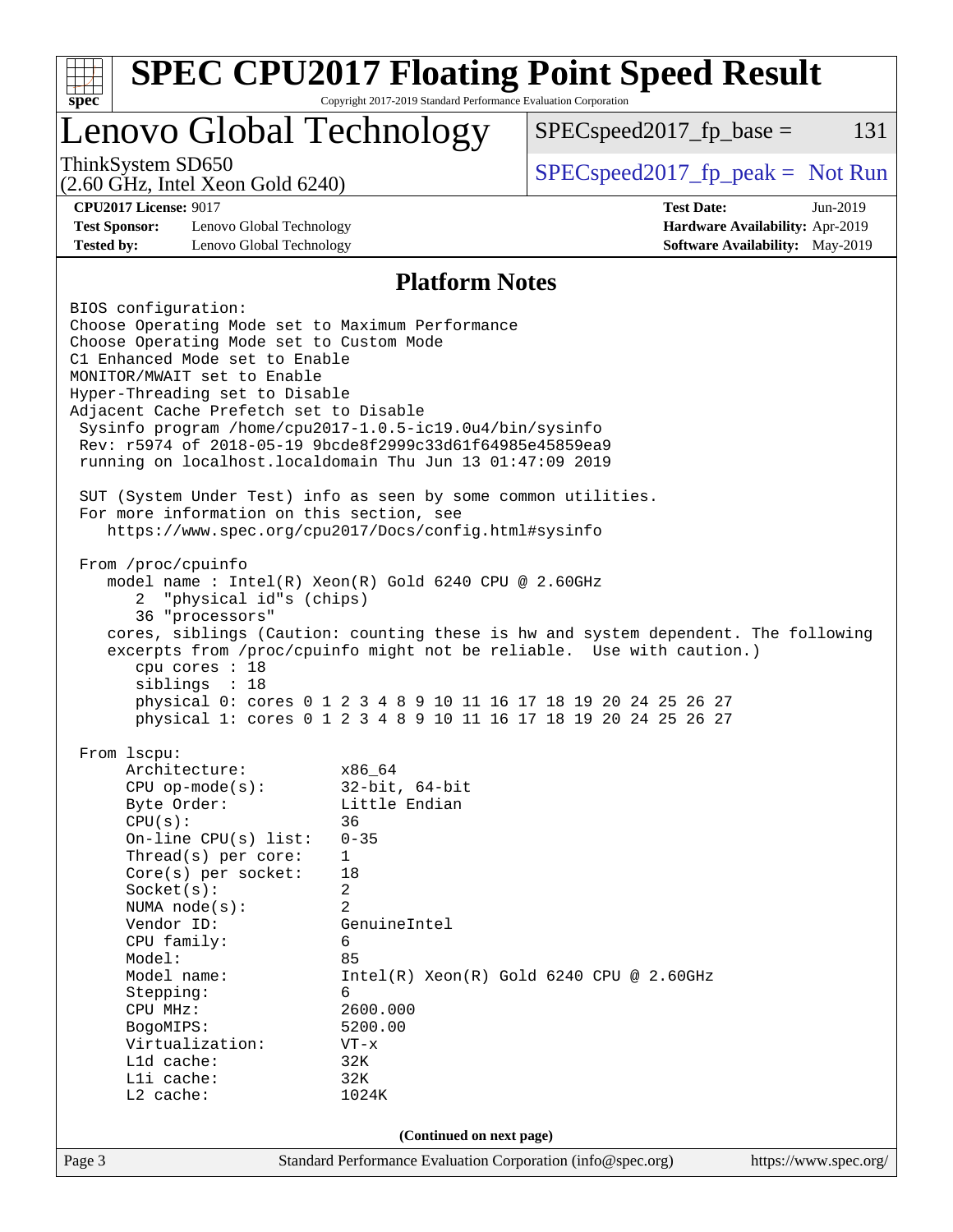| <b>SPEC CPU2017 Floating Point Speed Result</b><br>Spec<br>Copyright 2017-2019 Standard Performance Evaluation Corporation                                                                                                                                                                                                                                                                                                                                                                                                                                                                                                                                                                                                                                                                                                                                                                                                                                                                                                                                                                                                                                                                                                                                                                                                                                                                                                                                                                                                                                                                                                                                                                                                                                                                                                                                                          |                                                                  |
|-------------------------------------------------------------------------------------------------------------------------------------------------------------------------------------------------------------------------------------------------------------------------------------------------------------------------------------------------------------------------------------------------------------------------------------------------------------------------------------------------------------------------------------------------------------------------------------------------------------------------------------------------------------------------------------------------------------------------------------------------------------------------------------------------------------------------------------------------------------------------------------------------------------------------------------------------------------------------------------------------------------------------------------------------------------------------------------------------------------------------------------------------------------------------------------------------------------------------------------------------------------------------------------------------------------------------------------------------------------------------------------------------------------------------------------------------------------------------------------------------------------------------------------------------------------------------------------------------------------------------------------------------------------------------------------------------------------------------------------------------------------------------------------------------------------------------------------------------------------------------------------|------------------------------------------------------------------|
| Lenovo Global Technology                                                                                                                                                                                                                                                                                                                                                                                                                                                                                                                                                                                                                                                                                                                                                                                                                                                                                                                                                                                                                                                                                                                                                                                                                                                                                                                                                                                                                                                                                                                                                                                                                                                                                                                                                                                                                                                            | $SPEC speed2017fr base =$<br>131                                 |
| ThinkSystem SD650<br>$(2.60 \text{ GHz}, \text{Intel Xeon Gold } 6240)$                                                                                                                                                                                                                                                                                                                                                                                                                                                                                                                                                                                                                                                                                                                                                                                                                                                                                                                                                                                                                                                                                                                                                                                                                                                                                                                                                                                                                                                                                                                                                                                                                                                                                                                                                                                                             | $SPEC speed2017fr peak = Not Run$                                |
| <b>CPU2017 License: 9017</b><br><b>Test Sponsor:</b><br>Lenovo Global Technology                                                                                                                                                                                                                                                                                                                                                                                                                                                                                                                                                                                                                                                                                                                                                                                                                                                                                                                                                                                                                                                                                                                                                                                                                                                                                                                                                                                                                                                                                                                                                                                                                                                                                                                                                                                                    | <b>Test Date:</b><br>Jun-2019<br>Hardware Availability: Apr-2019 |
| <b>Tested by:</b><br>Lenovo Global Technology                                                                                                                                                                                                                                                                                                                                                                                                                                                                                                                                                                                                                                                                                                                                                                                                                                                                                                                                                                                                                                                                                                                                                                                                                                                                                                                                                                                                                                                                                                                                                                                                                                                                                                                                                                                                                                       | Software Availability: May-2019                                  |
| <b>Platform Notes (Continued)</b>                                                                                                                                                                                                                                                                                                                                                                                                                                                                                                                                                                                                                                                                                                                                                                                                                                                                                                                                                                                                                                                                                                                                                                                                                                                                                                                                                                                                                                                                                                                                                                                                                                                                                                                                                                                                                                                   |                                                                  |
| $L3$ cache:<br>25344K<br>NUMA node0 CPU(s):<br>$0 - 17$<br>NUMA nodel CPU(s):<br>$18 - 35$<br>Flaqs:<br>pat pse36 clflush dts acpi mmx fxsr sse sse2 ss ht tm pbe syscall nx pdpelgb rdtscp<br>lm constant_tsc art arch_perfmon pebs bts rep_good nopl xtopology nonstop_tsc<br>aperfmperf eagerfpu pni pclmulqdq dtes64 monitor ds_cpl vmx smx est tm2 ssse3 sdbg<br>fma cx16 xtpr pdcm pcid dca sse4_1 sse4_2 x2apic movbe popcnt tsc_deadline_timer aes<br>xsave avx f16c rdrand lahf lm abm 3dnowprefetch epb cat 13 cdp 13 intel pt ssbd mba<br>ibrs ibpb stibp ibrs_enhanced tpr_shadow vnmi flexpriority ept vpid fsgsbase<br>tsc_adjust bmil hle avx2 smep bmi2 erms invpcid rtm cqm mpx rdt_a avx512f avx512dq<br>rdseed adx smap clflushopt clwb avx512cd avx512bw avx512vl xsaveopt xsavec xgetbvl<br>cqm_llc cqm_occup_llc cqm_mbm_total cqm_mbm_local dtherm ida arat pln pts pku ospke<br>avx512_vnni spec_ctrl intel_stibp flush_lld arch_capabilities<br>/proc/cpuinfo cache data<br>cache size : 25344 KB<br>From numactl --hardware WARNING: a numactl 'node' might or might not correspond to a<br>physical chip.<br>$available: 2 nodes (0-1)$<br>node 0 cpus: 0 1 2 3 4 5 6 7 8 9 10 11 12 13 14 15 16 17<br>node 0 size: 196280 MB<br>node 0 free: 191193 MB<br>node 1 cpus: 18 19 20 21 22 23 24 25 26 27 28 29 30 31 32 33 34 35<br>node 1 size: 196608 MB<br>node 1 free: 191173 MB<br>node distances:<br>node<br>0<br>1<br>0 :<br>10<br>21<br>1:<br>21<br>10<br>From /proc/meminfo<br>MemTotal:<br>395878900 kB<br>HugePages_Total:<br>0<br>Hugepagesize:<br>2048 kB<br>From /etc/*release* /etc/*version*<br>os-release:<br>NAME="Red Hat Enterprise Linux Server"<br>VERSION="7.6 (Maipo)"<br>ID="rhel"<br>ID_LIKE="fedora"<br>VARIANT="Server"<br>VARIANT_ID="server"<br>VERSION_ID="7.6"<br>PRETTY_NAME="Red Hat Enterprise Linux Server 7.6 (Maipo)" | fpu vme de pse tsc msr pae mce cx8 apic sep mtrr pge mca cmov    |
| (Continued on next page)                                                                                                                                                                                                                                                                                                                                                                                                                                                                                                                                                                                                                                                                                                                                                                                                                                                                                                                                                                                                                                                                                                                                                                                                                                                                                                                                                                                                                                                                                                                                                                                                                                                                                                                                                                                                                                                            |                                                                  |
| Page 4<br>Standard Performance Evaluation Corporation (info@spec.org)                                                                                                                                                                                                                                                                                                                                                                                                                                                                                                                                                                                                                                                                                                                                                                                                                                                                                                                                                                                                                                                                                                                                                                                                                                                                                                                                                                                                                                                                                                                                                                                                                                                                                                                                                                                                               | https://www.spec.org/                                            |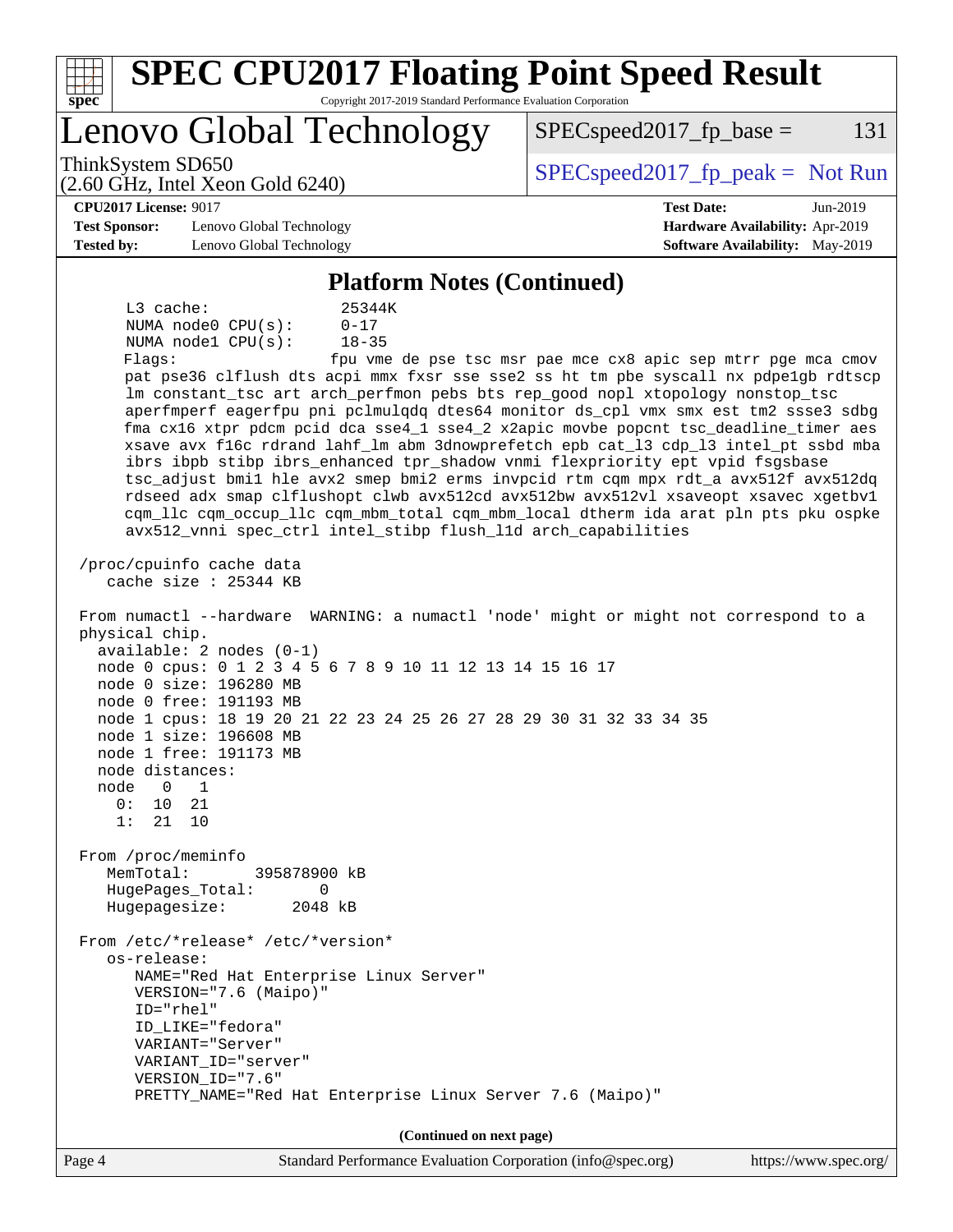

Version 19.0.4.227 Build 20190416

**(Continued on next page)**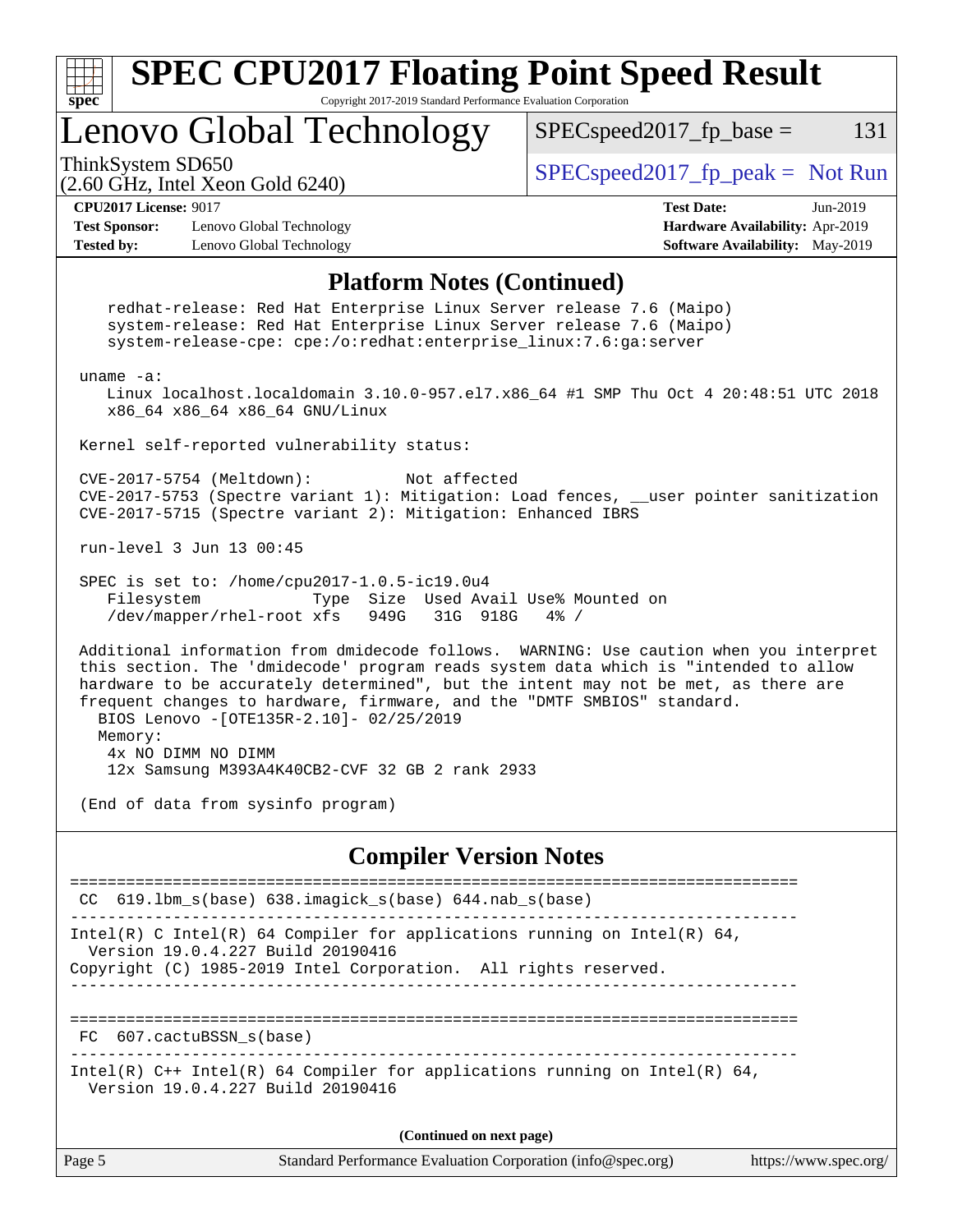

# **[SPEC CPU2017 Floating Point Speed Result](http://www.spec.org/auto/cpu2017/Docs/result-fields.html#SPECCPU2017FloatingPointSpeedResult)**

Copyright 2017-2019 Standard Performance Evaluation Corporation

## Lenovo Global Technology

 $SPECspeed2017_fp\_peak = Not Run$ 

 $SPEC speed2017_fp\_base = 131$ 

(2.60 GHz, Intel Xeon Gold 6240)

| <b>CPU2017 License: 9017</b> |                          | <b>Test Date:</b>                      | $Jun-2019$ |
|------------------------------|--------------------------|----------------------------------------|------------|
| <b>Test Sponsor:</b>         | Lenovo Global Technology | <b>Hardware Availability: Apr-2019</b> |            |
| <b>Tested by:</b>            | Lenovo Global Technology | <b>Software Availability:</b> May-2019 |            |

### **[Compiler Version Notes \(Continued\)](http://www.spec.org/auto/cpu2017/Docs/result-fields.html#CompilerVersionNotes)**

| Copyright (C) 1985-2019 Intel Corporation. All rights reserved.<br>Intel(R) C Intel(R) 64 Compiler for applications running on Intel(R) 64,<br>Version 19.0.4.227 Build 20190416                                                                                   |  |  |  |  |  |
|--------------------------------------------------------------------------------------------------------------------------------------------------------------------------------------------------------------------------------------------------------------------|--|--|--|--|--|
| Copyright (C) 1985-2019 Intel Corporation. All rights reserved.<br>Intel(R) Fortran Intel(R) 64 Compiler for applications running on Intel(R)                                                                                                                      |  |  |  |  |  |
| 64, Version 19.0.4.227 Build 20190416<br>Copyright (C) 1985-2019 Intel Corporation. All rights reserved.                                                                                                                                                           |  |  |  |  |  |
| FC 603.bwaves_s(base) 649.fotonik3d_s(base) 654.roms_s(base)                                                                                                                                                                                                       |  |  |  |  |  |
| $Intel(R)$ Fortran Intel(R) 64 Compiler for applications running on Intel(R)                                                                                                                                                                                       |  |  |  |  |  |
| 64, Version 19.0.4.227 Build 20190416<br>Copyright (C) 1985-2019 Intel Corporation. All rights reserved.                                                                                                                                                           |  |  |  |  |  |
| $CC$ 621.wrf_s(base) 627.cam4_s(base) 628.pop2_s(base)                                                                                                                                                                                                             |  |  |  |  |  |
| Intel(R) Fortran Intel(R) 64 Compiler for applications running on Intel(R)<br>64, Version 19.0.4.227 Build 20190416<br>Copyright (C) 1985-2019 Intel Corporation. All rights reserved.<br>Intel(R) C Intel(R) 64 Compiler for applications running on Intel(R) 64, |  |  |  |  |  |
| Version 19.0.4.227 Build 20190416<br>Copyright (C) 1985-2019 Intel Corporation. All rights reserved.                                                                                                                                                               |  |  |  |  |  |

## **[Base Compiler Invocation](http://www.spec.org/auto/cpu2017/Docs/result-fields.html#BaseCompilerInvocation)**

[C benchmarks](http://www.spec.org/auto/cpu2017/Docs/result-fields.html#Cbenchmarks): [icc -m64 -std=c11](http://www.spec.org/cpu2017/results/res2019q3/cpu2017-20190624-15480.flags.html#user_CCbase_intel_icc_64bit_c11_33ee0cdaae7deeeab2a9725423ba97205ce30f63b9926c2519791662299b76a0318f32ddfffdc46587804de3178b4f9328c46fa7c2b0cd779d7a61945c91cd35)

[Fortran benchmarks](http://www.spec.org/auto/cpu2017/Docs/result-fields.html#Fortranbenchmarks): [ifort -m64](http://www.spec.org/cpu2017/results/res2019q3/cpu2017-20190624-15480.flags.html#user_FCbase_intel_ifort_64bit_24f2bb282fbaeffd6157abe4f878425411749daecae9a33200eee2bee2fe76f3b89351d69a8130dd5949958ce389cf37ff59a95e7a40d588e8d3a57e0c3fd751)

[Benchmarks using both Fortran and C](http://www.spec.org/auto/cpu2017/Docs/result-fields.html#BenchmarksusingbothFortranandC): [ifort -m64](http://www.spec.org/cpu2017/results/res2019q3/cpu2017-20190624-15480.flags.html#user_CC_FCbase_intel_ifort_64bit_24f2bb282fbaeffd6157abe4f878425411749daecae9a33200eee2bee2fe76f3b89351d69a8130dd5949958ce389cf37ff59a95e7a40d588e8d3a57e0c3fd751) [icc -m64 -std=c11](http://www.spec.org/cpu2017/results/res2019q3/cpu2017-20190624-15480.flags.html#user_CC_FCbase_intel_icc_64bit_c11_33ee0cdaae7deeeab2a9725423ba97205ce30f63b9926c2519791662299b76a0318f32ddfffdc46587804de3178b4f9328c46fa7c2b0cd779d7a61945c91cd35)

[Benchmarks using Fortran, C, and C++:](http://www.spec.org/auto/cpu2017/Docs/result-fields.html#BenchmarksusingFortranCandCXX) [icpc -m64](http://www.spec.org/cpu2017/results/res2019q3/cpu2017-20190624-15480.flags.html#user_CC_CXX_FCbase_intel_icpc_64bit_4ecb2543ae3f1412ef961e0650ca070fec7b7afdcd6ed48761b84423119d1bf6bdf5cad15b44d48e7256388bc77273b966e5eb805aefd121eb22e9299b2ec9d9) [icc -m64 -std=c11](http://www.spec.org/cpu2017/results/res2019q3/cpu2017-20190624-15480.flags.html#user_CC_CXX_FCbase_intel_icc_64bit_c11_33ee0cdaae7deeeab2a9725423ba97205ce30f63b9926c2519791662299b76a0318f32ddfffdc46587804de3178b4f9328c46fa7c2b0cd779d7a61945c91cd35) [ifort -m64](http://www.spec.org/cpu2017/results/res2019q3/cpu2017-20190624-15480.flags.html#user_CC_CXX_FCbase_intel_ifort_64bit_24f2bb282fbaeffd6157abe4f878425411749daecae9a33200eee2bee2fe76f3b89351d69a8130dd5949958ce389cf37ff59a95e7a40d588e8d3a57e0c3fd751)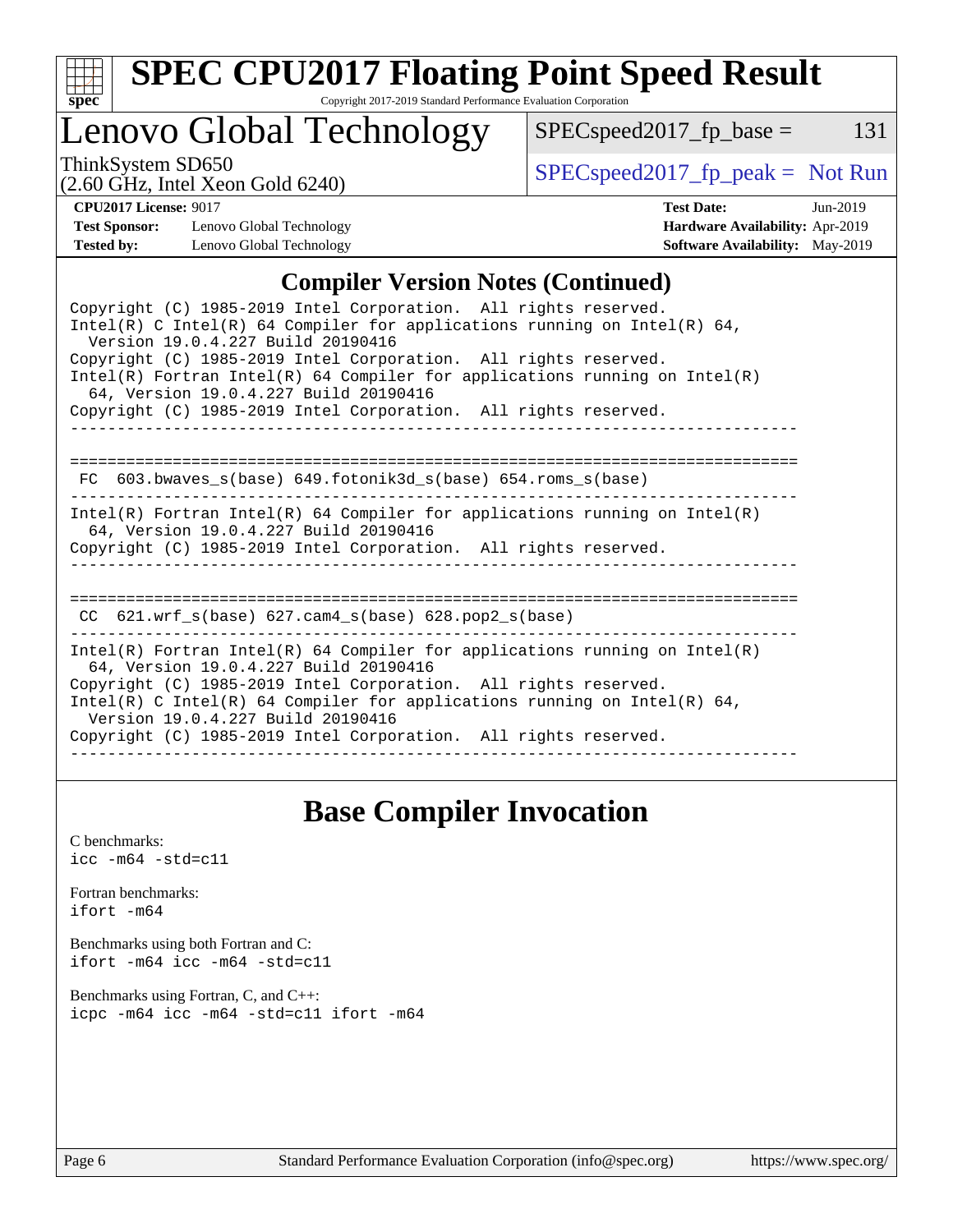

#### **[SPEC CPU2017 Floating Point Speed Result](http://www.spec.org/auto/cpu2017/Docs/result-fields.html#SPECCPU2017FloatingPointSpeedResult)** Copyright 2017-2019 Standard Performance Evaluation Corporation

## Lenovo Global Technology

 $SPEC speed2017_fp\_base = 131$ 

(2.60 GHz, Intel Xeon Gold 6240)

ThinkSystem SD650  $SPEC speed2017$  [p\_peak = Not Run

**[Test Sponsor:](http://www.spec.org/auto/cpu2017/Docs/result-fields.html#TestSponsor)** Lenovo Global Technology **[Hardware Availability:](http://www.spec.org/auto/cpu2017/Docs/result-fields.html#HardwareAvailability)** Apr-2019 **[Tested by:](http://www.spec.org/auto/cpu2017/Docs/result-fields.html#Testedby)** Lenovo Global Technology **[Software Availability:](http://www.spec.org/auto/cpu2017/Docs/result-fields.html#SoftwareAvailability)** May-2019

**[CPU2017 License:](http://www.spec.org/auto/cpu2017/Docs/result-fields.html#CPU2017License)** 9017 **[Test Date:](http://www.spec.org/auto/cpu2017/Docs/result-fields.html#TestDate)** Jun-2019

## **[Base Portability Flags](http://www.spec.org/auto/cpu2017/Docs/result-fields.html#BasePortabilityFlags)**

 603.bwaves\_s: [-DSPEC\\_LP64](http://www.spec.org/cpu2017/results/res2019q3/cpu2017-20190624-15480.flags.html#suite_basePORTABILITY603_bwaves_s_DSPEC_LP64) 607.cactuBSSN\_s: [-DSPEC\\_LP64](http://www.spec.org/cpu2017/results/res2019q3/cpu2017-20190624-15480.flags.html#suite_basePORTABILITY607_cactuBSSN_s_DSPEC_LP64) 619.lbm\_s: [-DSPEC\\_LP64](http://www.spec.org/cpu2017/results/res2019q3/cpu2017-20190624-15480.flags.html#suite_basePORTABILITY619_lbm_s_DSPEC_LP64) 621.wrf\_s: [-DSPEC\\_LP64](http://www.spec.org/cpu2017/results/res2019q3/cpu2017-20190624-15480.flags.html#suite_basePORTABILITY621_wrf_s_DSPEC_LP64) [-DSPEC\\_CASE\\_FLAG](http://www.spec.org/cpu2017/results/res2019q3/cpu2017-20190624-15480.flags.html#b621.wrf_s_baseCPORTABILITY_DSPEC_CASE_FLAG) [-convert big\\_endian](http://www.spec.org/cpu2017/results/res2019q3/cpu2017-20190624-15480.flags.html#user_baseFPORTABILITY621_wrf_s_convert_big_endian_c3194028bc08c63ac5d04de18c48ce6d347e4e562e8892b8bdbdc0214820426deb8554edfa529a3fb25a586e65a3d812c835984020483e7e73212c4d31a38223) 627.cam4\_s: [-DSPEC\\_LP64](http://www.spec.org/cpu2017/results/res2019q3/cpu2017-20190624-15480.flags.html#suite_basePORTABILITY627_cam4_s_DSPEC_LP64) [-DSPEC\\_CASE\\_FLAG](http://www.spec.org/cpu2017/results/res2019q3/cpu2017-20190624-15480.flags.html#b627.cam4_s_baseCPORTABILITY_DSPEC_CASE_FLAG) 628.pop2\_s: [-DSPEC\\_LP64](http://www.spec.org/cpu2017/results/res2019q3/cpu2017-20190624-15480.flags.html#suite_basePORTABILITY628_pop2_s_DSPEC_LP64) [-DSPEC\\_CASE\\_FLAG](http://www.spec.org/cpu2017/results/res2019q3/cpu2017-20190624-15480.flags.html#b628.pop2_s_baseCPORTABILITY_DSPEC_CASE_FLAG) [-convert big\\_endian](http://www.spec.org/cpu2017/results/res2019q3/cpu2017-20190624-15480.flags.html#user_baseFPORTABILITY628_pop2_s_convert_big_endian_c3194028bc08c63ac5d04de18c48ce6d347e4e562e8892b8bdbdc0214820426deb8554edfa529a3fb25a586e65a3d812c835984020483e7e73212c4d31a38223) [-assume byterecl](http://www.spec.org/cpu2017/results/res2019q3/cpu2017-20190624-15480.flags.html#user_baseFPORTABILITY628_pop2_s_assume_byterecl_7e47d18b9513cf18525430bbf0f2177aa9bf368bc7a059c09b2c06a34b53bd3447c950d3f8d6c70e3faf3a05c8557d66a5798b567902e8849adc142926523472) 638.imagick\_s: [-DSPEC\\_LP64](http://www.spec.org/cpu2017/results/res2019q3/cpu2017-20190624-15480.flags.html#suite_basePORTABILITY638_imagick_s_DSPEC_LP64) 644.nab\_s: [-DSPEC\\_LP64](http://www.spec.org/cpu2017/results/res2019q3/cpu2017-20190624-15480.flags.html#suite_basePORTABILITY644_nab_s_DSPEC_LP64) 649.fotonik3d\_s: [-DSPEC\\_LP64](http://www.spec.org/cpu2017/results/res2019q3/cpu2017-20190624-15480.flags.html#suite_basePORTABILITY649_fotonik3d_s_DSPEC_LP64) 654.roms\_s: [-DSPEC\\_LP64](http://www.spec.org/cpu2017/results/res2019q3/cpu2017-20190624-15480.flags.html#suite_basePORTABILITY654_roms_s_DSPEC_LP64)

## **[Base Optimization Flags](http://www.spec.org/auto/cpu2017/Docs/result-fields.html#BaseOptimizationFlags)**

[C benchmarks](http://www.spec.org/auto/cpu2017/Docs/result-fields.html#Cbenchmarks):

[-xCORE-AVX512](http://www.spec.org/cpu2017/results/res2019q3/cpu2017-20190624-15480.flags.html#user_CCbase_f-xCORE-AVX512) [-ipo](http://www.spec.org/cpu2017/results/res2019q3/cpu2017-20190624-15480.flags.html#user_CCbase_f-ipo) [-O3](http://www.spec.org/cpu2017/results/res2019q3/cpu2017-20190624-15480.flags.html#user_CCbase_f-O3) [-no-prec-div](http://www.spec.org/cpu2017/results/res2019q3/cpu2017-20190624-15480.flags.html#user_CCbase_f-no-prec-div) [-qopt-prefetch](http://www.spec.org/cpu2017/results/res2019q3/cpu2017-20190624-15480.flags.html#user_CCbase_f-qopt-prefetch) [-ffinite-math-only](http://www.spec.org/cpu2017/results/res2019q3/cpu2017-20190624-15480.flags.html#user_CCbase_f_finite_math_only_cb91587bd2077682c4b38af759c288ed7c732db004271a9512da14a4f8007909a5f1427ecbf1a0fb78ff2a814402c6114ac565ca162485bbcae155b5e4258871) [-qopt-mem-layout-trans=4](http://www.spec.org/cpu2017/results/res2019q3/cpu2017-20190624-15480.flags.html#user_CCbase_f-qopt-mem-layout-trans_fa39e755916c150a61361b7846f310bcdf6f04e385ef281cadf3647acec3f0ae266d1a1d22d972a7087a248fd4e6ca390a3634700869573d231a252c784941a8) [-qopenmp](http://www.spec.org/cpu2017/results/res2019q3/cpu2017-20190624-15480.flags.html#user_CCbase_qopenmp_16be0c44f24f464004c6784a7acb94aca937f053568ce72f94b139a11c7c168634a55f6653758ddd83bcf7b8463e8028bb0b48b77bcddc6b78d5d95bb1df2967) [-DSPEC\\_OPENMP](http://www.spec.org/cpu2017/results/res2019q3/cpu2017-20190624-15480.flags.html#suite_CCbase_DSPEC_OPENMP)

[Fortran benchmarks](http://www.spec.org/auto/cpu2017/Docs/result-fields.html#Fortranbenchmarks):

[-DSPEC\\_OPENMP](http://www.spec.org/cpu2017/results/res2019q3/cpu2017-20190624-15480.flags.html#suite_FCbase_DSPEC_OPENMP) [-xCORE-AVX512](http://www.spec.org/cpu2017/results/res2019q3/cpu2017-20190624-15480.flags.html#user_FCbase_f-xCORE-AVX512) [-ipo](http://www.spec.org/cpu2017/results/res2019q3/cpu2017-20190624-15480.flags.html#user_FCbase_f-ipo) [-O3](http://www.spec.org/cpu2017/results/res2019q3/cpu2017-20190624-15480.flags.html#user_FCbase_f-O3) [-no-prec-div](http://www.spec.org/cpu2017/results/res2019q3/cpu2017-20190624-15480.flags.html#user_FCbase_f-no-prec-div) [-qopt-prefetch](http://www.spec.org/cpu2017/results/res2019q3/cpu2017-20190624-15480.flags.html#user_FCbase_f-qopt-prefetch) [-ffinite-math-only](http://www.spec.org/cpu2017/results/res2019q3/cpu2017-20190624-15480.flags.html#user_FCbase_f_finite_math_only_cb91587bd2077682c4b38af759c288ed7c732db004271a9512da14a4f8007909a5f1427ecbf1a0fb78ff2a814402c6114ac565ca162485bbcae155b5e4258871) [-qopt-mem-layout-trans=4](http://www.spec.org/cpu2017/results/res2019q3/cpu2017-20190624-15480.flags.html#user_FCbase_f-qopt-mem-layout-trans_fa39e755916c150a61361b7846f310bcdf6f04e385ef281cadf3647acec3f0ae266d1a1d22d972a7087a248fd4e6ca390a3634700869573d231a252c784941a8) [-qopenmp](http://www.spec.org/cpu2017/results/res2019q3/cpu2017-20190624-15480.flags.html#user_FCbase_qopenmp_16be0c44f24f464004c6784a7acb94aca937f053568ce72f94b139a11c7c168634a55f6653758ddd83bcf7b8463e8028bb0b48b77bcddc6b78d5d95bb1df2967) [-nostandard-realloc-lhs](http://www.spec.org/cpu2017/results/res2019q3/cpu2017-20190624-15480.flags.html#user_FCbase_f_2003_std_realloc_82b4557e90729c0f113870c07e44d33d6f5a304b4f63d4c15d2d0f1fab99f5daaed73bdb9275d9ae411527f28b936061aa8b9c8f2d63842963b95c9dd6426b8a)

[Benchmarks using both Fortran and C](http://www.spec.org/auto/cpu2017/Docs/result-fields.html#BenchmarksusingbothFortranandC):

[-xCORE-AVX512](http://www.spec.org/cpu2017/results/res2019q3/cpu2017-20190624-15480.flags.html#user_CC_FCbase_f-xCORE-AVX512) [-ipo](http://www.spec.org/cpu2017/results/res2019q3/cpu2017-20190624-15480.flags.html#user_CC_FCbase_f-ipo) [-O3](http://www.spec.org/cpu2017/results/res2019q3/cpu2017-20190624-15480.flags.html#user_CC_FCbase_f-O3) [-no-prec-div](http://www.spec.org/cpu2017/results/res2019q3/cpu2017-20190624-15480.flags.html#user_CC_FCbase_f-no-prec-div) [-qopt-prefetch](http://www.spec.org/cpu2017/results/res2019q3/cpu2017-20190624-15480.flags.html#user_CC_FCbase_f-qopt-prefetch) [-ffinite-math-only](http://www.spec.org/cpu2017/results/res2019q3/cpu2017-20190624-15480.flags.html#user_CC_FCbase_f_finite_math_only_cb91587bd2077682c4b38af759c288ed7c732db004271a9512da14a4f8007909a5f1427ecbf1a0fb78ff2a814402c6114ac565ca162485bbcae155b5e4258871) [-qopt-mem-layout-trans=4](http://www.spec.org/cpu2017/results/res2019q3/cpu2017-20190624-15480.flags.html#user_CC_FCbase_f-qopt-mem-layout-trans_fa39e755916c150a61361b7846f310bcdf6f04e385ef281cadf3647acec3f0ae266d1a1d22d972a7087a248fd4e6ca390a3634700869573d231a252c784941a8) [-qopenmp](http://www.spec.org/cpu2017/results/res2019q3/cpu2017-20190624-15480.flags.html#user_CC_FCbase_qopenmp_16be0c44f24f464004c6784a7acb94aca937f053568ce72f94b139a11c7c168634a55f6653758ddd83bcf7b8463e8028bb0b48b77bcddc6b78d5d95bb1df2967) [-DSPEC\\_OPENMP](http://www.spec.org/cpu2017/results/res2019q3/cpu2017-20190624-15480.flags.html#suite_CC_FCbase_DSPEC_OPENMP) [-nostandard-realloc-lhs](http://www.spec.org/cpu2017/results/res2019q3/cpu2017-20190624-15480.flags.html#user_CC_FCbase_f_2003_std_realloc_82b4557e90729c0f113870c07e44d33d6f5a304b4f63d4c15d2d0f1fab99f5daaed73bdb9275d9ae411527f28b936061aa8b9c8f2d63842963b95c9dd6426b8a)

[Benchmarks using Fortran, C, and C++:](http://www.spec.org/auto/cpu2017/Docs/result-fields.html#BenchmarksusingFortranCandCXX)

[-xCORE-AVX512](http://www.spec.org/cpu2017/results/res2019q3/cpu2017-20190624-15480.flags.html#user_CC_CXX_FCbase_f-xCORE-AVX512) [-ipo](http://www.spec.org/cpu2017/results/res2019q3/cpu2017-20190624-15480.flags.html#user_CC_CXX_FCbase_f-ipo) [-O3](http://www.spec.org/cpu2017/results/res2019q3/cpu2017-20190624-15480.flags.html#user_CC_CXX_FCbase_f-O3) [-no-prec-div](http://www.spec.org/cpu2017/results/res2019q3/cpu2017-20190624-15480.flags.html#user_CC_CXX_FCbase_f-no-prec-div) [-qopt-prefetch](http://www.spec.org/cpu2017/results/res2019q3/cpu2017-20190624-15480.flags.html#user_CC_CXX_FCbase_f-qopt-prefetch) [-ffinite-math-only](http://www.spec.org/cpu2017/results/res2019q3/cpu2017-20190624-15480.flags.html#user_CC_CXX_FCbase_f_finite_math_only_cb91587bd2077682c4b38af759c288ed7c732db004271a9512da14a4f8007909a5f1427ecbf1a0fb78ff2a814402c6114ac565ca162485bbcae155b5e4258871) [-qopt-mem-layout-trans=4](http://www.spec.org/cpu2017/results/res2019q3/cpu2017-20190624-15480.flags.html#user_CC_CXX_FCbase_f-qopt-mem-layout-trans_fa39e755916c150a61361b7846f310bcdf6f04e385ef281cadf3647acec3f0ae266d1a1d22d972a7087a248fd4e6ca390a3634700869573d231a252c784941a8) [-qopenmp](http://www.spec.org/cpu2017/results/res2019q3/cpu2017-20190624-15480.flags.html#user_CC_CXX_FCbase_qopenmp_16be0c44f24f464004c6784a7acb94aca937f053568ce72f94b139a11c7c168634a55f6653758ddd83bcf7b8463e8028bb0b48b77bcddc6b78d5d95bb1df2967) [-DSPEC\\_OPENMP](http://www.spec.org/cpu2017/results/res2019q3/cpu2017-20190624-15480.flags.html#suite_CC_CXX_FCbase_DSPEC_OPENMP) [-nostandard-realloc-lhs](http://www.spec.org/cpu2017/results/res2019q3/cpu2017-20190624-15480.flags.html#user_CC_CXX_FCbase_f_2003_std_realloc_82b4557e90729c0f113870c07e44d33d6f5a304b4f63d4c15d2d0f1fab99f5daaed73bdb9275d9ae411527f28b936061aa8b9c8f2d63842963b95c9dd6426b8a)

The flags files that were used to format this result can be browsed at

<http://www.spec.org/cpu2017/flags/Intel-ic18.0-official-linux64.2019-04-02.html> <http://www.spec.org/cpu2017/flags/Lenovo-Platform-SPECcpu2017-Flags-V1.2-CLX-A.html>

You can also download the XML flags sources by saving the following links: <http://www.spec.org/cpu2017/flags/Intel-ic18.0-official-linux64.2019-04-02.xml> <http://www.spec.org/cpu2017/flags/Lenovo-Platform-SPECcpu2017-Flags-V1.2-CLX-A.xml>